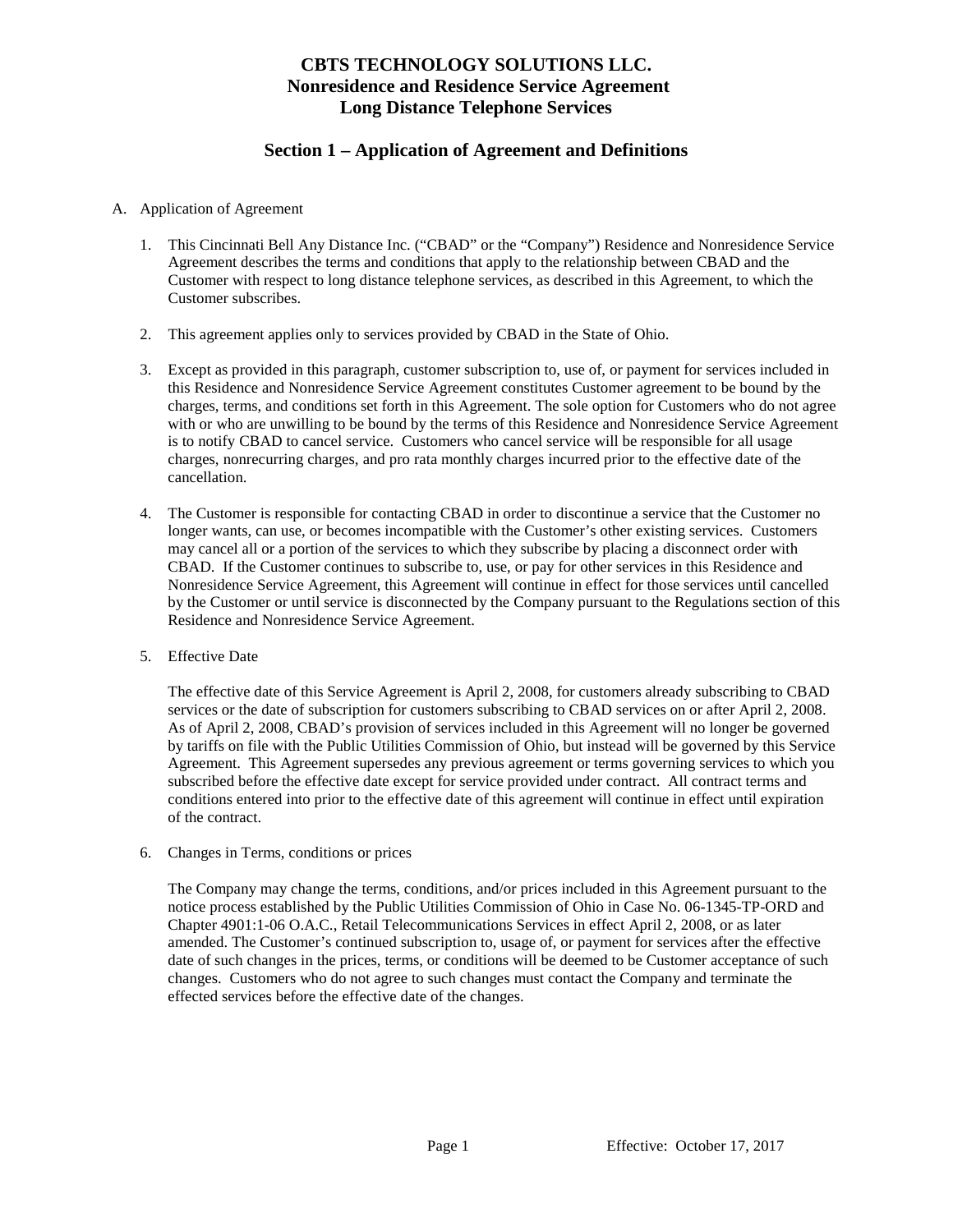# **CBTS TECHNOLOGY SOLUTIONS LLC. Nonresidence and Residence Service Agreement Long Distance Telephone Services**

# **Section 1 – Application of Agreement and Definitions**

#### B. Definitions

Application for Service - a standard order form which includes all pertinent billing, technical and other descriptive information which will enable the carrier to provide the communication service.

Authorization Code - a numerical code, one or more of which are assigned to a customer to enable a reseller to identify use of service on its account and to bill the customer accordingly for such service. Multiple authorization codes may be assigned to a customer to identify individual users or groups of users on its account.

Authorized User - a person, firm, corporation or other entity authorized b the customer to receive or send communications.

Bandwidth - the total frequency band allocated for a channel.

Busy Hour - the two consecutive half hours during which the greatest volume of traffic is handled.

Cancellation of Order - a customer-initiated request to discontinue processing a service order, either in part or in its entirety, prior to its completion.

Carrier - Cincinnati Bell Any Distance Inc., unless specifically stated otherwise.

Casual Caller - A caller that has not affirmatively selected the Company as its choice of a long distance service provider in advance of placing a long distance call.

Company - Cincinnati Bell Any Distance Inc., sometimes referred to as "carrier."

Completed Calls - calls answered at the distance end. If a customer is charged for an incomplete call, the Company will issue a one minute credit upon the customer's request.

Custom Account Coding - key, legend or table created by the customer for a unique project or account numbers for its private use.

Customer - the person, firm, corporation or other entity that orders or uses service and is responsible for payment of the rates and charges under a contract or this Service Agreement.

Customer Premises Equipment - communications equipment located at the customer's premises. Such equipment may be provided by the customer or by The Company.

Day Rate Period - unless otherwise specified in this Sections 5 or 6 of this Service Agreement, the Day Rate Period applies during the hours of 8:00 a.m. to, but not including 5:00 p.m., Monday through Friday.

Delinquent or Delinquency - an account for which a bill or payment agreement for services or equipment has not been paid in full on or before the due date. Amounts due and unpaid after the due date may be subject to a late payment charge.

Disconnect - to render inoperable or to disable circuitry thus preventing outgoing and incoming toll communications service.

Dialed Number Information Service (DNIS) - A toll free service option, under which Carrier electronically transmits to Customer, identifying digits (up to 10 digits) that indicate which number was dialed when multiple numbers terminate on the same trunk group.